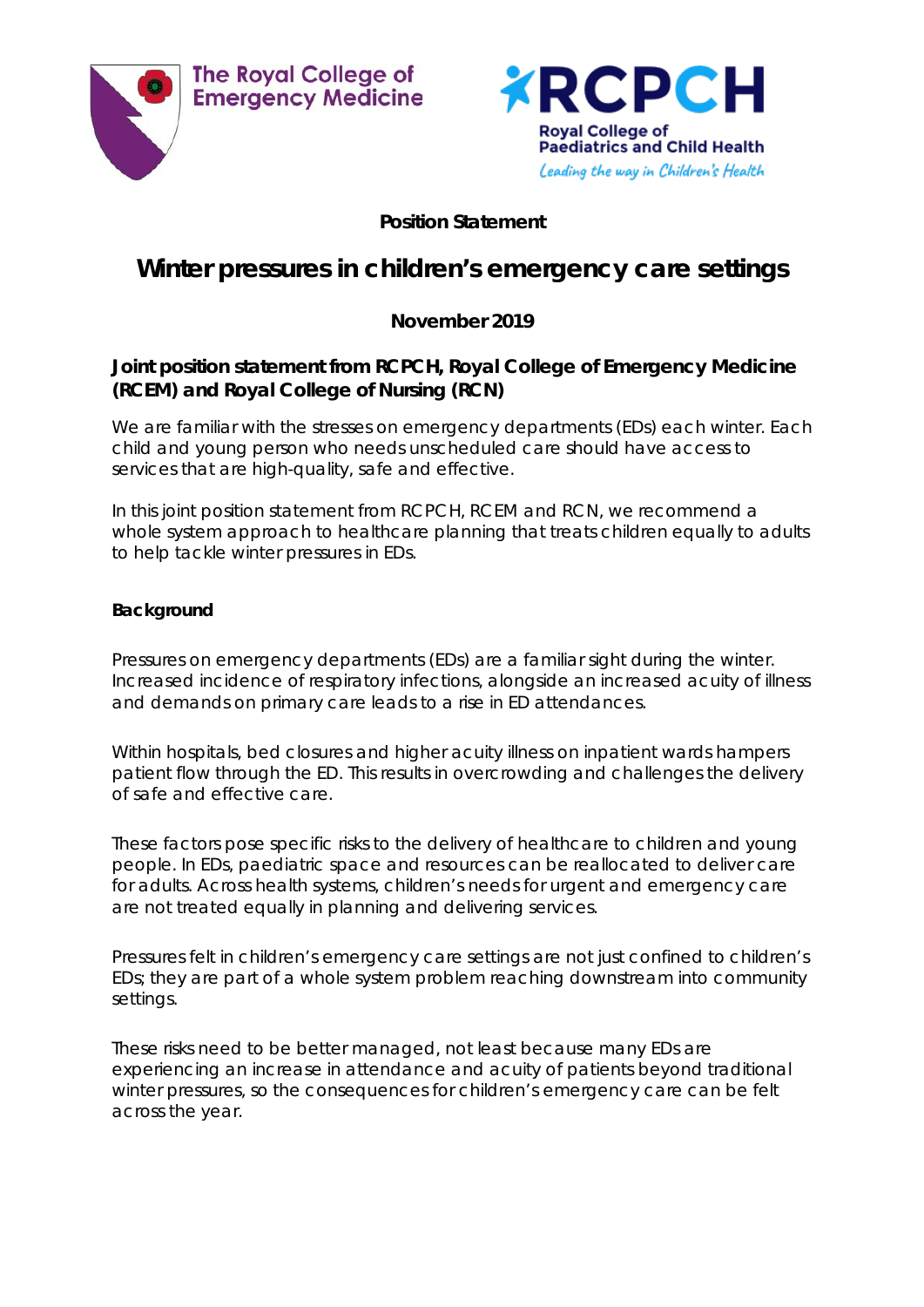



#### **What we want**

Every child should have timely access to high-quality unscheduled care services that:

- are high-quality, safe and effective,
- promote good health and wellbeing, and
- reduce the impact of illness on the child and their parents and carers.

No child should be in hospital when care can be provided to an equivalent or better standard outside hospital in their locality and closer to home if appropriate because:

- children and young people account for 25% of ED attendances and they are the most likely age group to attend EDs when they could be managed more effectively in primary care or community settings**[1](https://www.rcpch.ac.uk/resources/winter-pressures-childrens-emergency-care-settings#footnote1_i2dp43i)**
- general practices whose patients report better access also have 10% fewer visits to EDs out of hour[s](https://www.rcpch.ac.uk/resources/winter-pressures-childrens-emergency-care-settings#footnote2_acbw9pa)**2**.

There is a need for a system-wide approach that focuses on the specific and particular needs of children and young people and does not allow their healthcare to be overlooked. Children's care in EDs must not be jeopardised by escalation plans and surge policies when pressure builds.

Service providers, planners, commissioners and users must work together across hospital and community services, primary and secondary care, and paediatrics and general practice to design and deliver efficient and effective unscheduled care in a geographical network which is responsive to the needs of local children and their parents and carers.

The future of urgent and emergency care for children depends on building networks that harness expertise within the subspecialty of paediatric emergency medicine across all urgent care and community settings.

#### **Policy recommendations**

- 1. Trusts and health boards must ensure that resources within children's EDs are excluded from adult surge policies and other processes.
- 2. Service planners and health organisations must have a dedicated lead for children at executive or board level so that the needs of children are included in strategic decision making.
- 3. Trusts and health boards must ensure children are explicitly considered and included in hospital and community winter pressures plans.